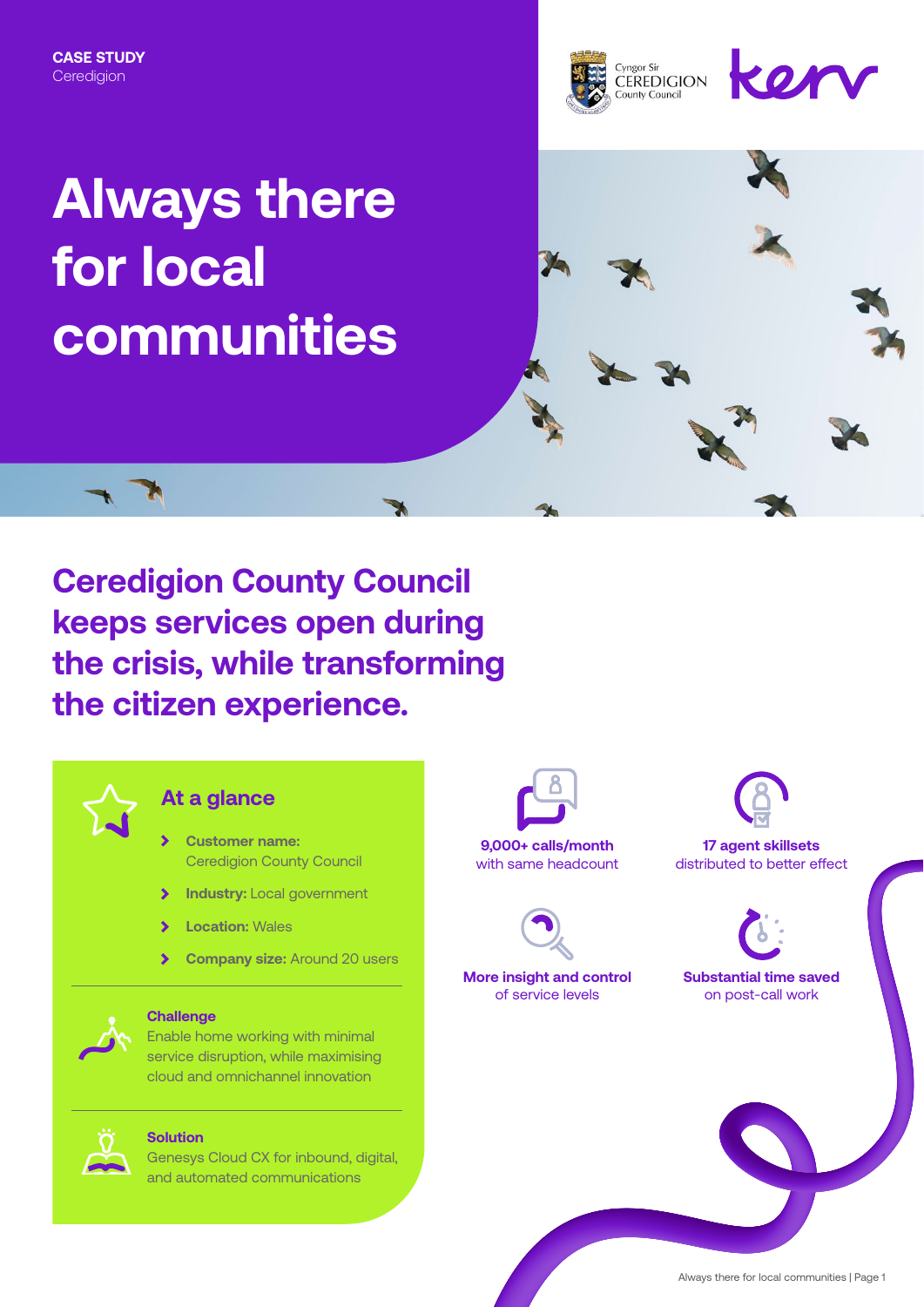# **66** Moving our supervisors and **20-plus advisors to remote working was pretty painless."**

**Anna Gawthorpe** Customer Services Manager, Ceredigion County Council

#### **Over-the-weekend move**

Based in the town of Aberaeron, Ceredigion County Council serves around 72,000 citizens, 25% of whom are over 65 years-

of-age. Like most local authorities, it faced the perpetual challenge of doing more with less: improving public services against ever-reducing budgets. A task made even tougher when the pandemic forced contact centre staff to work from home.

"Thankfully, we were already onboard with Kerv Experience and Genesys Cloud," says customer services manager, Anna Gawthorpe.

"That meant moving our supervisors and 20-plus advisors to remote working was pretty painless. They took their laptops home Friday and were up-and-running on Monday morning."

### **Agile solution chosen**

Those foundations were laid two years earlier when the Council was managing multiple numbers and hunt groups, and battling siloed communication, without the benefit of central reporting.

Choosing to replace its on-prem telephony system with an agile Genesys Cloud contact centre, Kerv Experience specialists worked alongside the Council's IT team to ensure everything was set up to get the best from the new platform.

66 **During lockdown we've been able to offer the same service as before with little or no disruption to the public."**

> **Anna Gawthorpe** Customer Services Manager, Ceredigion County Council